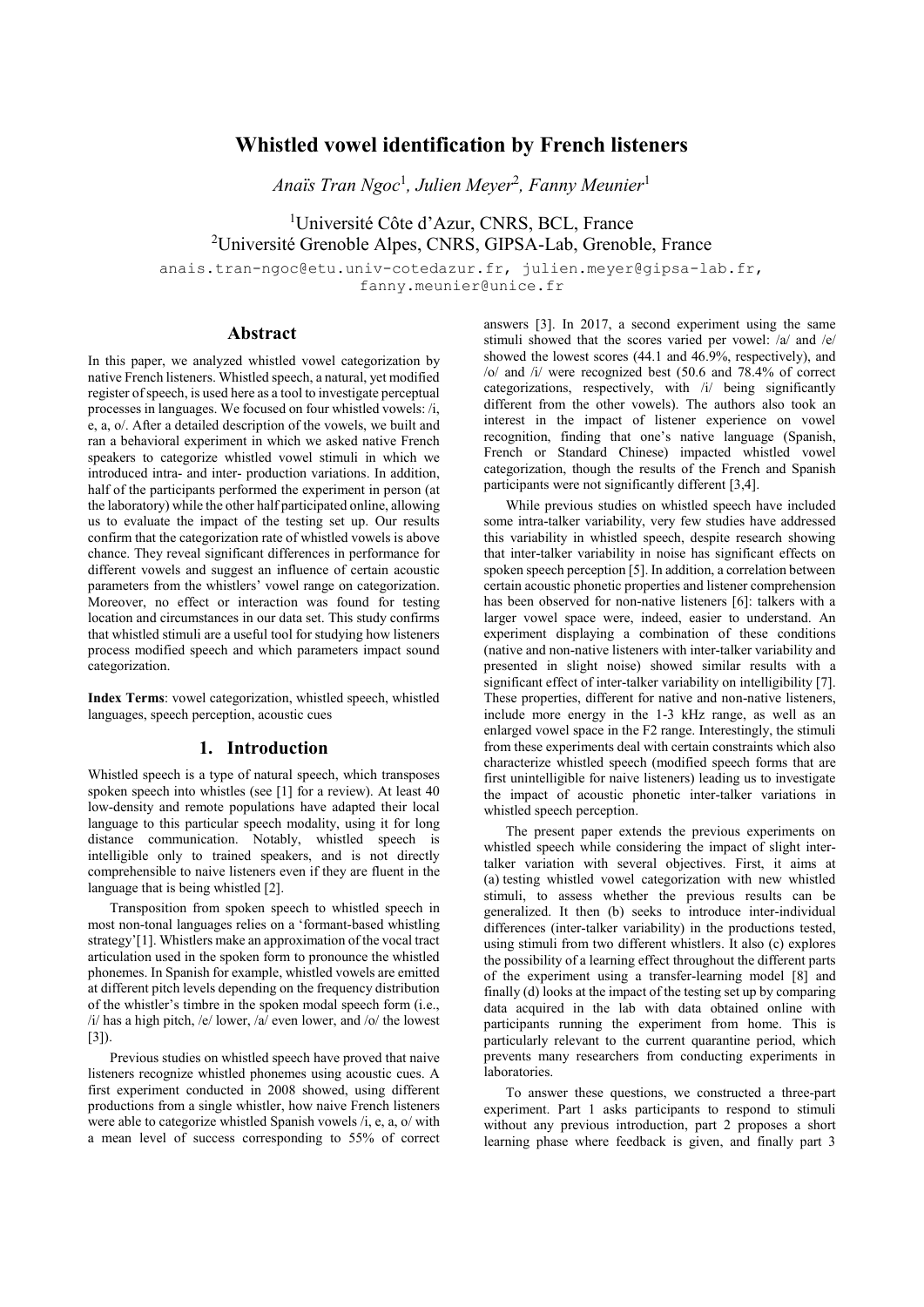consists of the same test as part 1, with stimuli from the other whistler. This allows us to evaluate learning by comparing parts 1 and 3. Finally, to test for potential effects of the experiment set up, half of the subjects participated in the experiment in the lab and the other half participated online from their homes.

#### **2. Experiment**

#### **2.1. Method**

#### *2.1.1. Stimuli*

This experiment was conducted in accordance with the Helsinki agreement. The second author recorded the stimuli in a soundproof room of the Gipsa-Lab (Bedei Platform) with two different expert whistlers, both teachers of whistled speech in the Canary Islands. The whistled Spanish vowels /i/, /e/, /a/ and /o/ were extracted from bisyllabic CVCV whistled words (such as /cada/, /nata/…). In order to retain the same prosody for each vowel chosen as a stimulus for the test, we systematically selected vowels from the second CV syllable, on unaccented syllables only. Moreover, we selected vowels following various consonant attacks (/d/, /k/, /g/, /t/), and, after removing the consonant attack, silence was added to the vowels to create homogenous samples of 500 milliseconds.

The extraction of these whistled vowels from CVCV words causes their duration to vary a great deal. As that duration can be discriminated easily for any difference over 100 milliseconds [9], we chose to use whistled excerpts of sufficiently varying lengths (see Figure 1) to ensure that the overall duration differences between the stimuli could not be used to discern the individual vowels. The vowel stimuli therefore last between 146 ms for a whistled /a/ extracted from a /ta/, to 473 ms for a whistled /o/ extracted from a /go/ (both by whistler A). These durations vary according to the vowel, the whistler producing the stimuli (the recordings of whistler A vary more in duration than those of whistler B) and the consonant attack.



*consonant attacks.*

In addition, the durations loosely reflect those used in an experiment on vowel length in English [10]. In this experiment, synthesized versions of natural vowels were created with 3 different durations: 272, 144 and 400 ms. Results showed that duration had a small overall effect on vowel identification.

The frequency of the vowel also varies (see Figure 2). This variation is slightly influenced by the consonant attack (as seen in Figure 1) which was removed from the recording and then replaced by a fade-in. However, variation is generally attributed to factors such as the whistlers' physical morphology, vocal range, whistling technique employed for producing the whistle (see [1] for a review), and whistling skills. In line with the previously mentioned experiments [6,7], whistler B, who often teaches Silbo, believes that the further apart the vowel groups are, the easier it is to distinguish and identify them. This also echoes the tendency languages have for maximizing acoustic distances between vowels, often described in linguistic theory [11]. Here, we observed that the frequencies of different vowel positions of whistler A are proportionately less spread out than those of whistler B (Figure 2). This applies to all of the vowels except for [o], where the difference is approximately 50 Hz which can be attributed to morphological variations between the whistlers.



Figure 2: *Distribution of whistled frequencies according to vowel groups per whistler. Whistler A productions are the darker dots.*

Certain vowel groups vary more than others: this is especially the case for high frequency whistled vowels, /i/ and /e/ (see Figure 2 and Table 1). In contrast, /a/ and /o/ are more stable for both whistlers (Figure 2 and Table 1). Overall, not only are the vowel groups of whistler B more distanced from one another, the frequencies are also more stable, reflecting the use of different whistling strategies.

Due to the variation of duration and frequency as well as the importance of relative frequency perception in whistled speech (which relies on modulations of a simple frequency line) participants may need to identify the "range" of the vocalic whistled space of the whistler, which remains proportionately uniform for each individual. The relationship between the vowel frequencies presented in Figure 2 allow us to deduce two linear equations (derived from the values obtained from the linear regression on all the data attributed to each whistler). These equations, based off the average frequency of the vowel group for each whistler, underline the difference in slope and of whistled range, which become more important for the vowels /e/ and /i/. In the linear equations below we considered *x* to be the position of the vowels, following the order  $[0, a, e, i]$  where  $[o]=1$ ,  $[a]=2$ ,  $[e]=3$  and  $[i]=4$ , and  $y$  to be the average vowel frequency. This distribution and vowel order also reflects those of the French or Spanish vowel diagram (or triangle) starting from "back" and "closed" and moving towards "front" and "open". Equation 1 corresponds to whistler A and equation 2 to whistler B.

$$
y = 460.9x + 677.01\tag{1}
$$

$$
y = 578.37x + 622.36\tag{2}
$$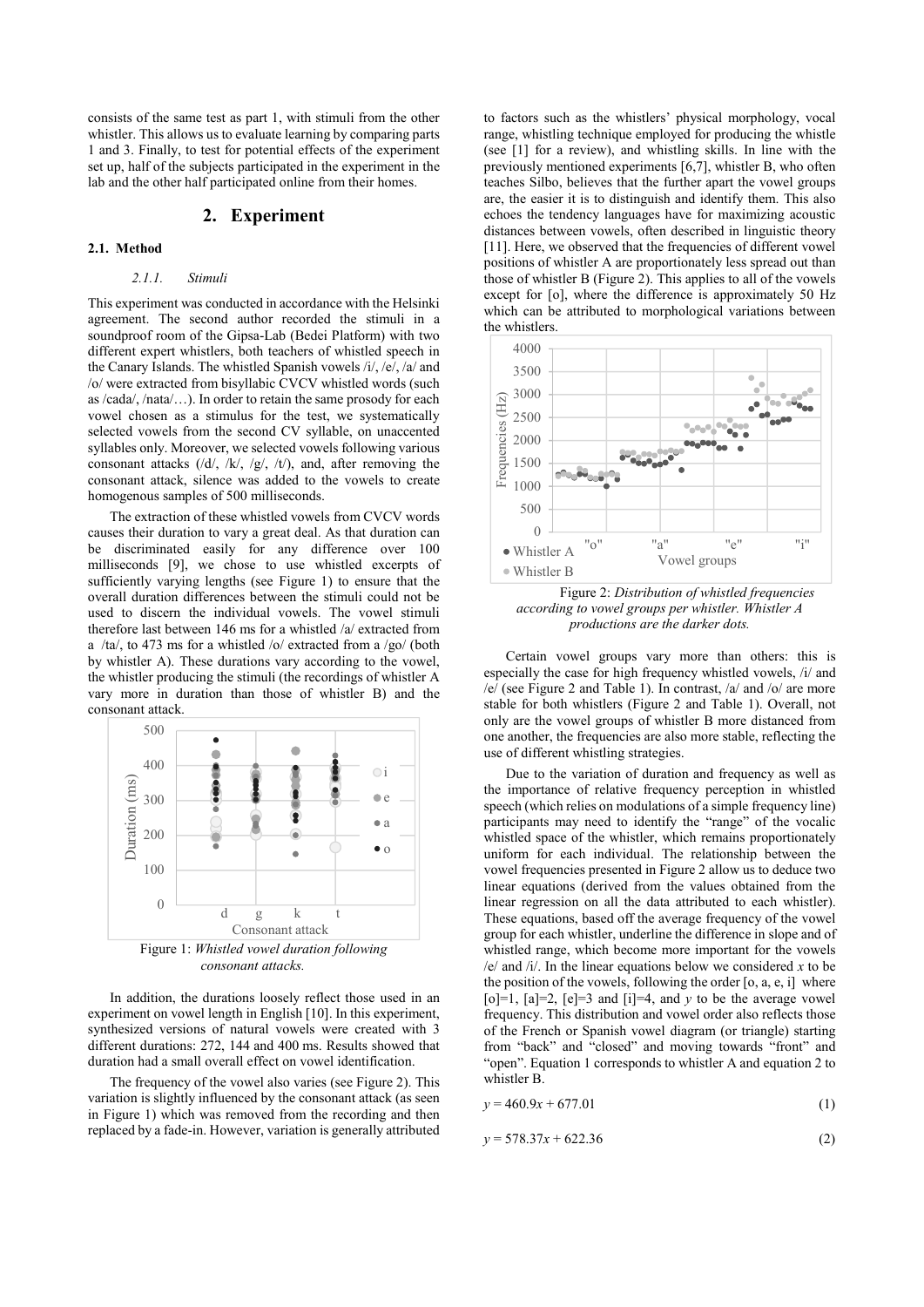Despite the difference in slope between the two equations, the general relationship between the vowel groups is around 4/3 of the average frequency of the vowel below it, though slightly lower for whistler A and slightly higher for whistler B.

In this experiment, we maintained the relationship between the whistler and the whistled vowel range by testing the whistlers separately, taking into consideration a possible effect of inter-talker variability and testing whether participants adapt to an individual whistler-specific frequency distribution or a general frequency distribution. In addition, this reflects a more realistic situation concerning the ecological conditions: when whistlers hear each other, they adjust to the other person's range to understand their speech.

#### *2.1.2. Design*

We evaluated how naive participants performed on categorizing whistled vowels using one whistler's productions and, after a training section using the vowels of the same whistler, we evaluated how these performances changed when responding to the other whistler's productions. This procedure enabled us to test whether there was an overall learning effect from listening to the first whistler (transfer-learning model), or whether listeners rely on other parameters such as relative frequency perception (similar to the perception of musical notes). This experiment has two versions (one with whistler A first and one with whistler B first) both containing three parts, i.e. part 1 (test), part 2 (training) and part 3 (test).

In part 1, participants listen to 48 whistled vowels, corresponding to 12 versions of each vowel type. These include 3 different recordings of each vowel extracted from the same consonantal context. Part 2, the training session with feedback, comprised 16 vowels, using 4 recordings of each vowel, each corresponding to a different consonant attack. We chose these recordings from the 48 heard in part 1 according to their proximity with the average frequency of that vowel (Table 1).

|          | Average frequency of vowels (Hz) |         |         |             |
|----------|----------------------------------|---------|---------|-------------|
| Whistler | 4432                             | ``e"    | $a^3$   | $``\alpha"$ |
| m(A)     | 2605.02                          | 1958.59 | 1547.82 | 1205.61     |
| SD(A)    | 156.27                           | 123.19  | 104.59  | 82.94       |
| m(B)     | 2995.16                          | 2294.59 | 1726.85 | 1256.51     |
| SD(B)    | 173.98                           | 66.16   | 44.61   | 58.79       |

Table 1: *Average frequency (m) and standard deviation (SD) of vowels according to whistler.*

In part 3, participants listen to the stimuli from the other whistler which consist of 48 whistled vowels (12 versions of each vowel type, with the same criteria as part 1). If participants created an abstract representation of the vowel during parts 1 and 2, they should be able to recognize the stimuli from part 3 better than those from part 1.

The online experiment was programmed with PCIbex Farm using headphones, earbuds or speakers at home. The in-person experiment took place in a quiet room in the BCL lab (MSHS, Nice, France), was programmed using PsychoPy, and used Senheiser HD 200 Pro or Senheiser MB360 headphones. All other parameters were identical.

#### *2.1.3. Procedure*

Before starting the experiment, we asked participants to indicate the languages they speak and their musical experience. In the online version, participants informed us whether headphones, earbuds or speakers were used, and the corresponding brand. Online, participants were to adjust the volume to a comfortable listening level, in person however, we set the headphones at a fixed comfortable volume.

Part 1: This part presents participants with recordings performed by one of the whistlers. It asks participants to categorize the whistled vowels heard without any training using the arrow keys. The arrow keys are attributed to each vowel following the keyboard layout (both qwerty and azerty), and are presented before and during the experiment (Figure 3).



Figure 3: *Arrow keys assigned to each vowel*

Part 2: Participants then complete a short training session with feedback for 4 versions of each whistled vowel. If the participants heard whistler A in part 1, the training used whistler A's recordings. If they heard whistler B in part 1, the training used whistler B's recordings.

Part 3: Finally, participants are asked to categorize the whistled vowels of the other whistler (if they heard whistler A in parts 1 and 2 now they will hear whistler B and the reverse if they first heard whistler B). Aside from using the other whistler's recordings, this part is identical to part 1.

#### *2.1.4. Participants*

Thirty-seven participants were tested for this experiment; they were all native French speakers aged between 19 and 50 years old (m=26.8; SD=8.37). They did not have any language or hearing impairments and did not play any instrument at a high or pre-professional level. Participants gave informed consent before starting the experiment. Seventeen participants completed the experiment in the lab and the other 20 participated online. We recruited the participants online through various social media networks, and in person through the University Côte d'Azur, considering that, once we excluded self-declared speech/hearing impairments, participants did not have any pre-disposed differences in performance.

#### **2.2. Results**

In our analyses we took into account the 48 answers given in part 1 and the 48 answers given in part 3 by each participant. Overall, we obtained 53.5 % of correct categorizations out of the 3352 answers given.

We first ran a global repeated measures Anova that included 2 within fixed variables -Vowel type (/a,e,i,o/) and Part (part 1, part 3)- and 2 between subjects fixed variables: Order of presentation (whistler A first, whistler B first) and Experimentation (online, in the lab). We considered the Participant factor to be random.

We first noted that Experimentation (online or in the lab) is never significant (at threshold of .05): neither alone, nor in interaction. We observed a significant effect of Vowel type  $(F(3,96)=59.594; p<.001)$ . It appears that /i/ is categorized correctly 86.04% of the time, /o/ 58.95%, /e/ 43.56% and /a/ 38.31%. The interaction Vowel type \* Order of presentation \*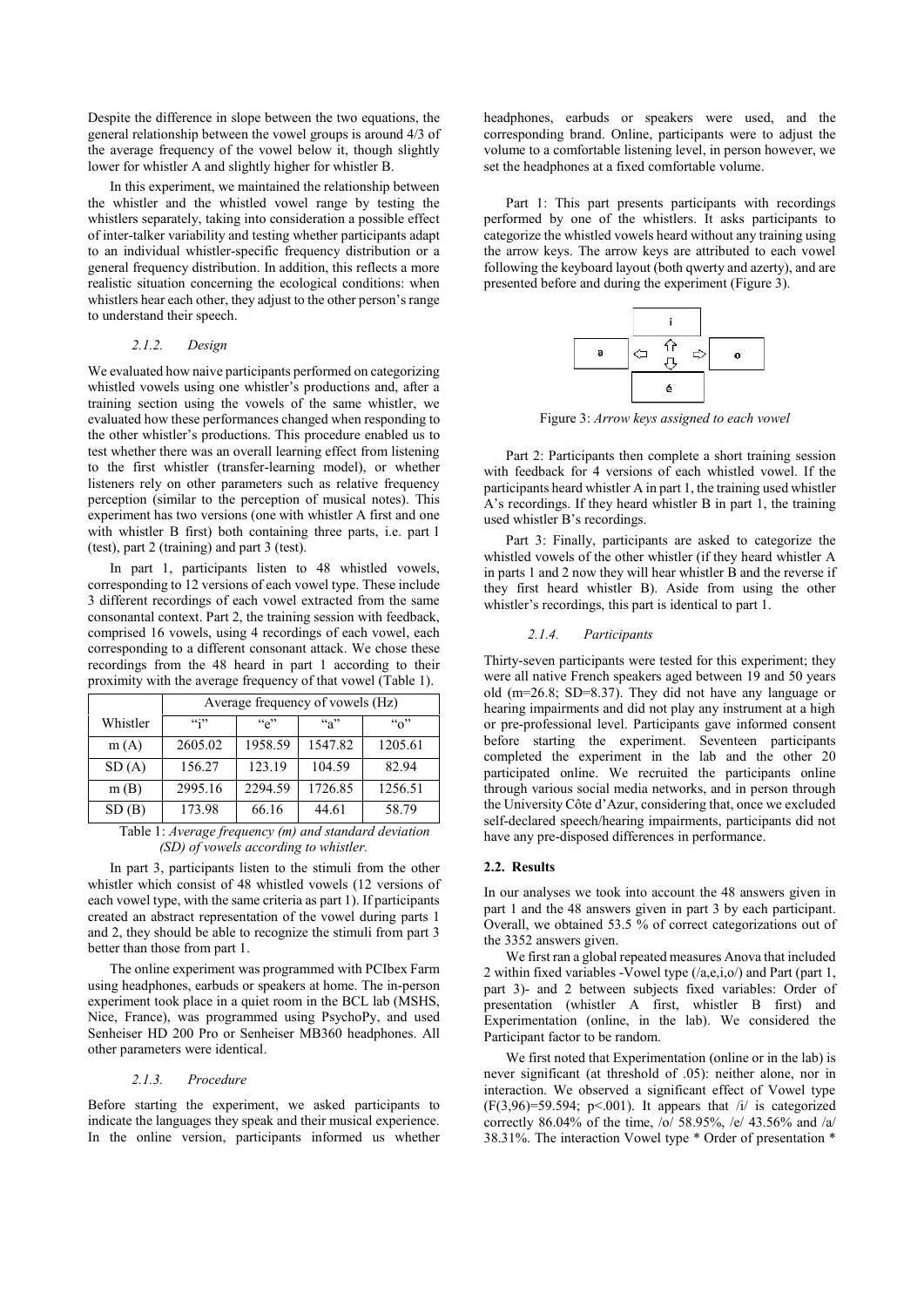Phase is also significant  $(F(3.96)=3.520; p=.02)$ . In order to understand this double interaction we ran two other Anovas, one for each Order of presentation.

When the productions of whistler A are presented in part 1 and the ones of whistler B in part 3 (see results in upper chart of Figure 4), we observed an effect of Vowel type  $(F(3,51)=44.53; p<.001)$  as well as a significant interaction between the Vowel type and Part  $(F(3,51)=3.82; p=.015)$ . We then ran a post hoc test to look at specific comparisons and used a Bonferroni correction  $(p<.05)$  in order to perform a multiple comparison test. It appears that specific comparisons between each vowel with itself in parts 1 and 3 are not significant, showing that there is no specific learning for one particular vowel. Within part 1 we observed that /i/ is better categorized than the 3 other vowels /o, e, a/ and that /o/ is different from /a/ which was hardest to categorize correctly. In part 3, significant differences ( $p$ <.05) were observed only between  $/i$  and the 3 other vowels /o, e, a/.



Figure 4 :*Correct whistled vowel categorization when the productions of whistler A are presented in part 1 and the ones of whistler B in part 3 (upper chart) and when (lower chart) the productions of whistler B are presented in part 1 and those of whistler A in part 3.*

When the productions of whistler B are used in part 1 and the ones of whistler A in part 3 (see results in Figure 4, lower chart), we observed an effect of Vowel type (F(3,48)=21.391; p<.001) but no significant interaction between the Vowel type and Part. Running a post hoc test with the Bonferroni correction to look at specific comparisons ( $p$ <.05), it appears that  $/i$  is better categorized than the 3 other vowels /a, e, o/ and that /a/ is different from /o/. The difference between /e/ and /o/ also shows a tendency  $(p=07)$ .

### **3. Discussion**

In this experiment, we looked at how whistled vowels are categorized by naive listeners. We aimed at extending previous results to see if they are can be generalized, and introduced inter-individual differences (talker variability) in the productions to see how abstract the representations stored in the brain are, and if certain acoustic phonetic cues allow for better phoneme perception. In addition, we checked for a learning effect throughout the different parts of the experiment. Finally, we explored the effects of online or in-person testing set up.

Overall, whistled vowel categorization was obtained with 53% of correct responses (well over chance 25%), confirming the results obtained previously [3,4]. Having used stimuli from two different whistlers in this experiment, the previous results can be generalized, as they also apply when participants are faced with natural variations of whistled vowels. The vowel specific differences were also replicated [3,4], where /i/ was categorized best and was systematically different from the others vowels, followed by /o/, /e/ and /a/ for which /e/ and /a/ were harder to recognize and were not different from each other. This generalization is also supported by the lack of significant difference found between the results of online and in-lab participants: whistled phonemes are recognized equally well in the two conditions.

The inter-talker variation between whistlers also proved to have an impact, as suggested by the interaction observed in the global analysis. When whistler A (with a smaller vowel space) was presented in part 1, /i/ was better recognized than the other vowels /o, e, a/, and /o/ was distinctive from /a/. Yet this was not the case in part 3 for whistler B where only /i/ was better recognized than the other vowels. When whistler B (with a larger vowel space) was presented first, there was no difference between parts, /i/ being recognized best and /o/ being distinctive from "a" both in parts 1 and 3. In addition, /e/ and /o/ showed a tendency to be different. This suggests that when participants heard whistler B first, the abstract representation of sounds was more easily applicable to whistler A not only for  $/i$  distinctions, but also for  $\sqrt{a}$  (and /e/) distinct from /o/. When whistler A was first, these representations only applied to /i/ different from /e/, /a/ and /o/. In line with existing literature [7], our findings suggest that more stable frequencies and larger vowel space facilitate abstract representations of the middle vowels (/e/ and  $\langle a \rangle$ .

Finally, there was no overall learning effect found, though there were some significant differences for specific vowels. This shows that the training portion (part 2) did not systematically help construct an abstract representation of the sounds heard. To better test for the creation of abstract representation, further experiments should be conducted with the same whistler in parts 1 and 3. In addition, to better measure the effect of talker variability, more whistlers should be included in future experiments.

### **4. Conclusions**

In conclusion, naive French listeners recognize whistled vowels between 53 and 55% of the time. These results appear to be robust and generalizable. Our study further showed that the whistler's range and frequency distribution influenced participants' categorization of vowels, and that larger vowel space facilitates the creation of abstract vowel representations.

### **5. Acknowledgements**

We wish to thank the two whistlers for their contribution in whistling words, Jonathan Parente for his help with the vowel experiments in the lab and all the participants for volunteering their time.